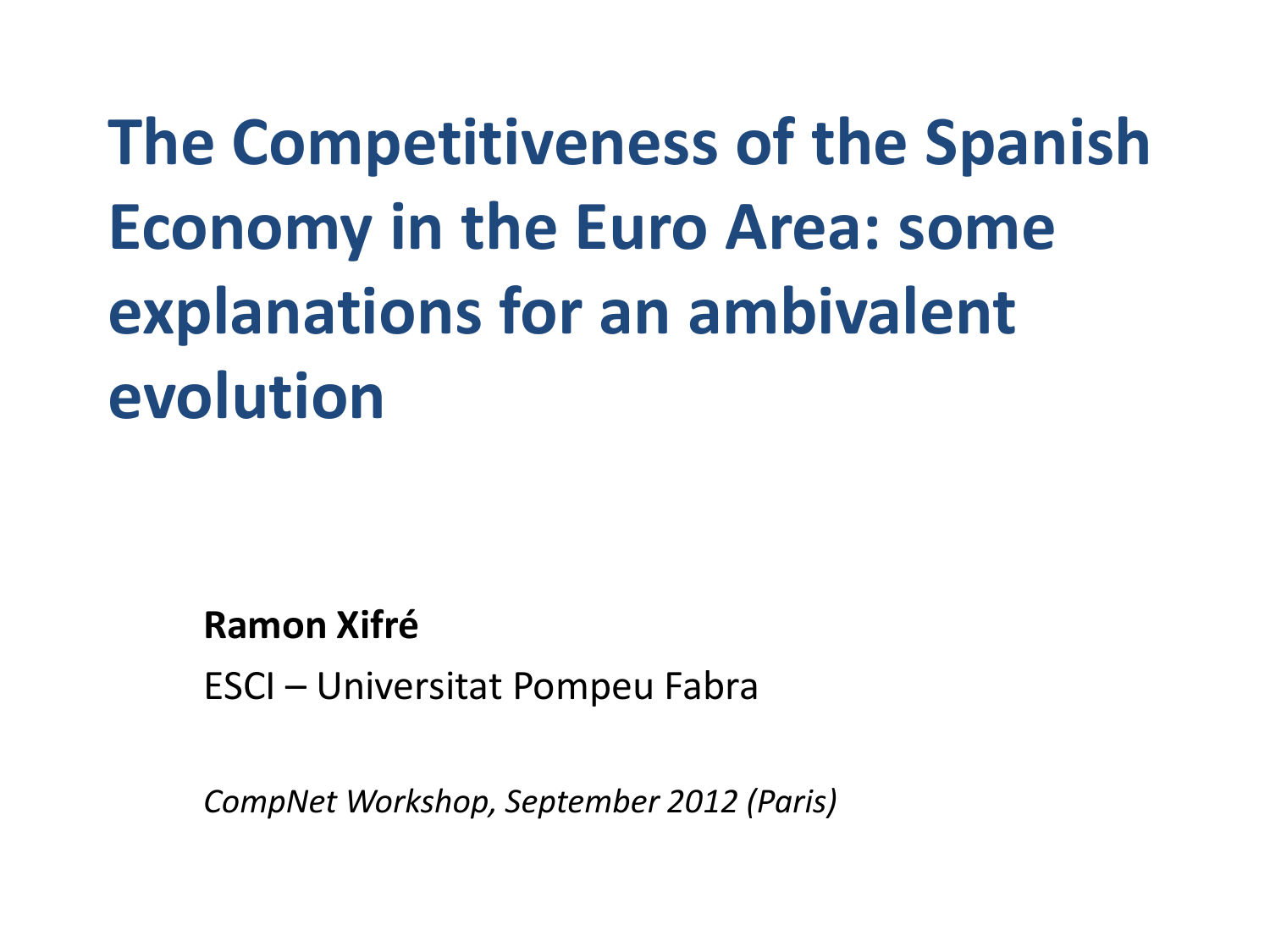# Introduction

- Competitiveness is widely considered a key economic policy priority, particularly in the European Union and the Euro Area.
- However, beyond its prominence, there is no univocal concept of the competitiveness of an economy but two main approaches: (a) price-cost competitiveness and (b) external competitiveness.
- In the case of the Spanish economy, headline indicators of both notions have evolved in opposing ways since 1999 wrt EA: there has been real appreciation together with an increased export share.
- The purpose of the paper is to provide a bird's-eye view on several facts that may partially explain this dual behaviour.
- Relevance for policy making: which is the best way to close the Spanish competitiveness gap?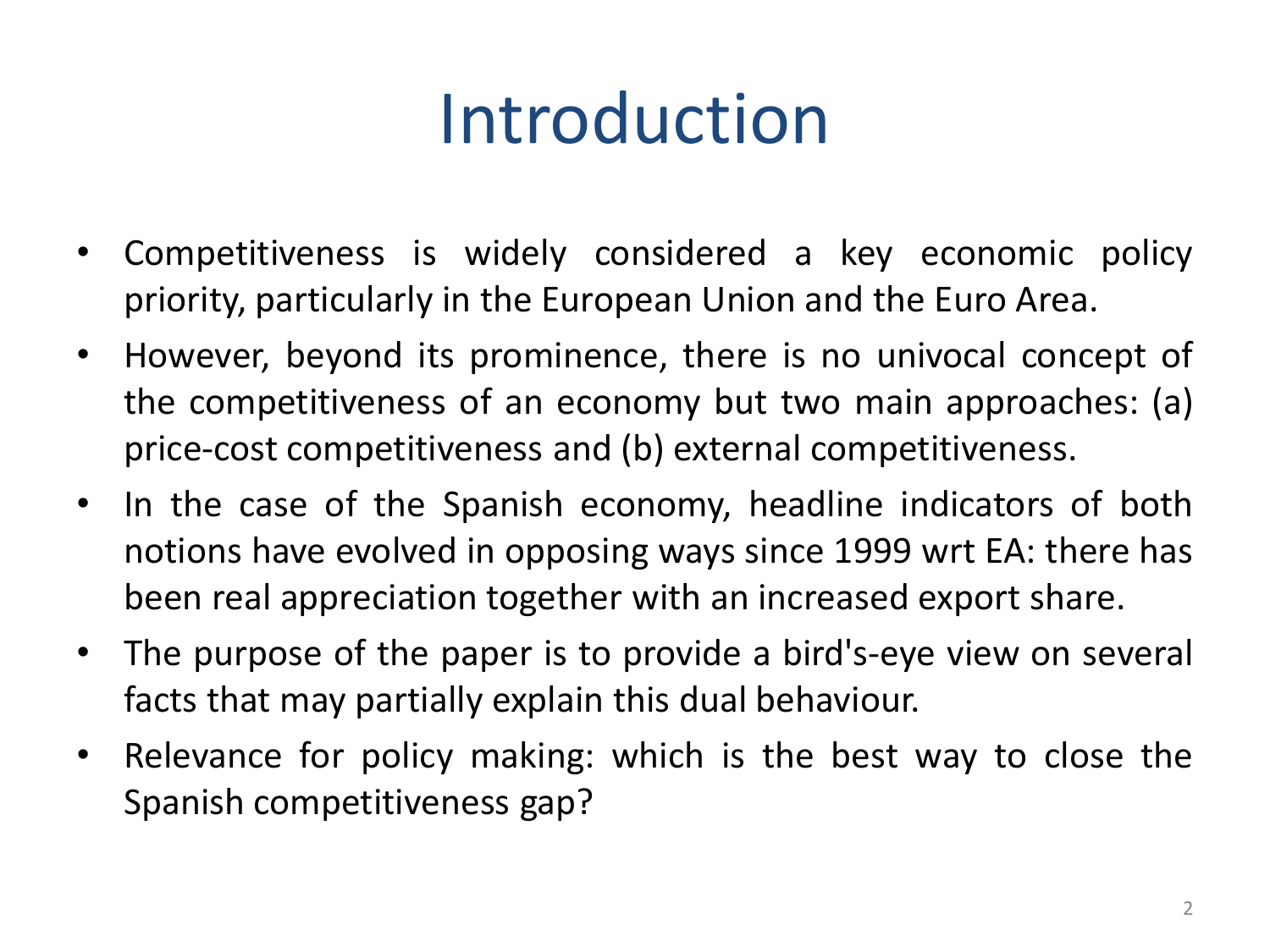### Price-cost and external competitiveness – 2011, index 1999 = 100



**Real Effective Exchange Rate (REER)** vis-a-vis the rest of EA, based on ULC for the total economy. Source. European Commission (DG Ecfin.)

**Share in Euro Area world exports;** merchandise trade, current prices. Source. Eurostat (Comex).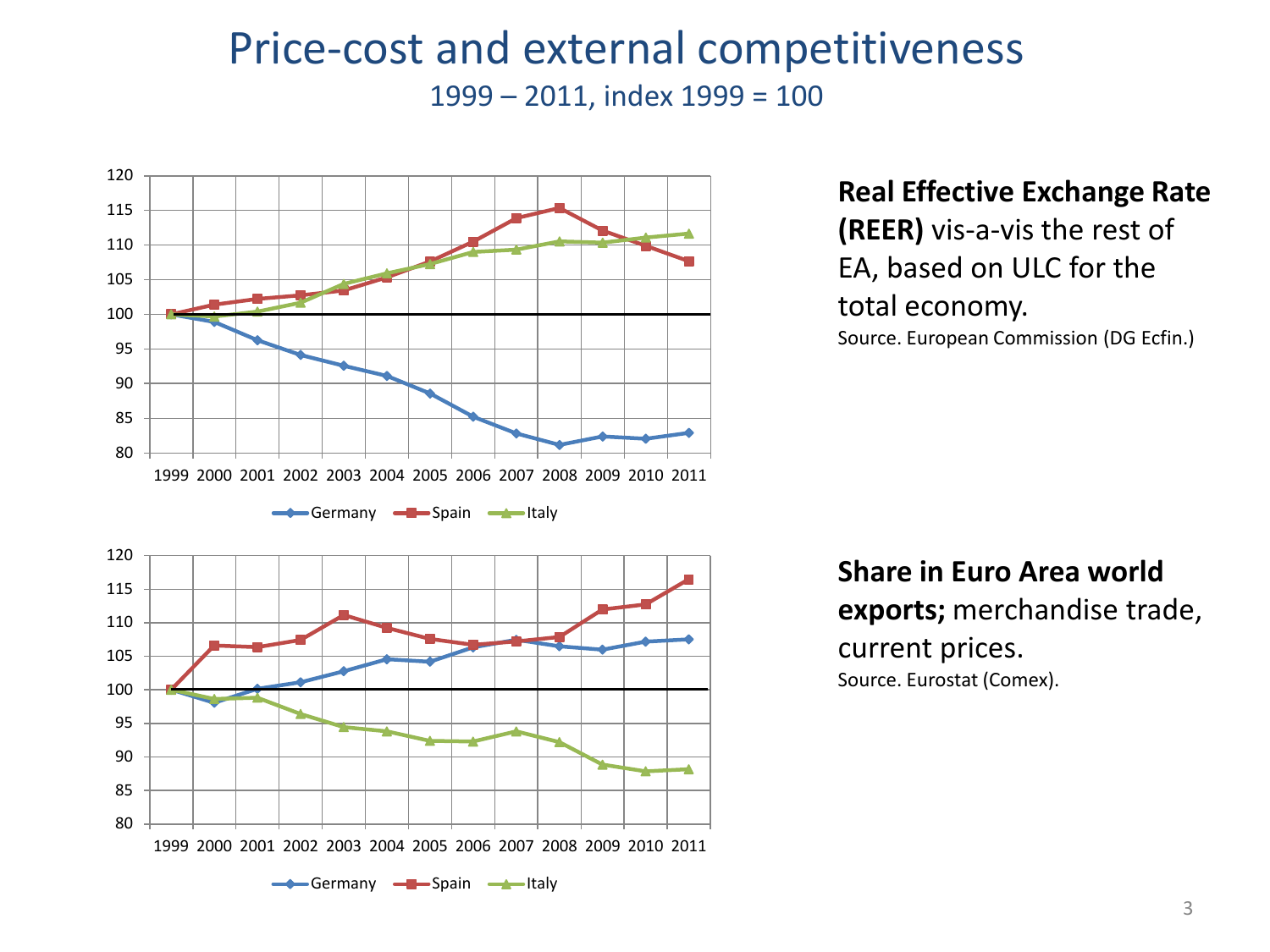## Partial explanations

|                         | Demand side                                  | <b>Supply side</b>                      |
|-------------------------|----------------------------------------------|-----------------------------------------|
| Low productivity growth | (1) Domestic demand<br>growth model          | (2) Interaction of firm-size<br>effects |
| High export growth      | (3) Emerging markets<br>biased export growth | (4) Product quality<br>upgrading        |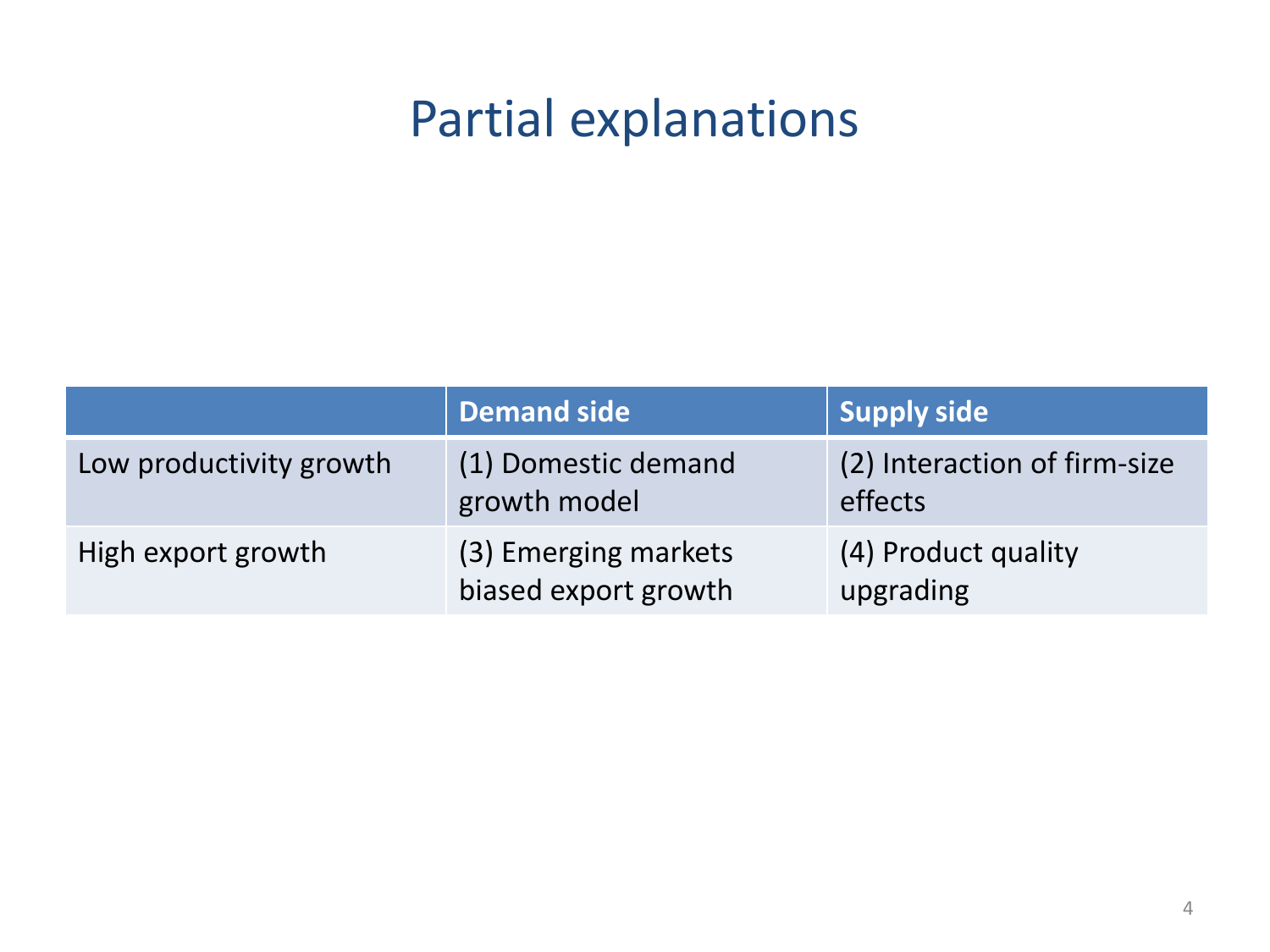## Explanation 1. Domestic demand growth model

### **Domestic and external demand contribution to real GDP growth**

|         | <b>Average annual growth</b><br>1999 - 2007 |          |          | Average annual growth<br>2008 - 2011 |          |          |
|---------|---------------------------------------------|----------|----------|--------------------------------------|----------|----------|
|         | <b>GDP</b>                                  | Domestic | External | <b>GDP</b>                           | Domestic | External |
| Germany | 1.6%                                        | 0.8%     | 0.8%     | 0.7%                                 | 0.9%     | $-0.2%$  |
| Italy   | 1.6%                                        | 1.7%     | $-0.2%$  | $-1.1%$                              | 0.0%     | $-1.1%$  |
| Spain   | 3.7%                                        | 4.9%     | $-1.2%$  | $-0.6%$                              | $-2.7%$  | 2.1%     |

Source. Eurostat.

- Spanish growth model pre-2008 relied heavily on domestic demand, particularly in the bubble in the construction sector; this needed large credit inflows and a long, severe deleveraging process is under way.
- It also detracted domestic resources (human, financial) from other, more productive activities and tradable sectors.
- This explains *aggregate* productivity low growth.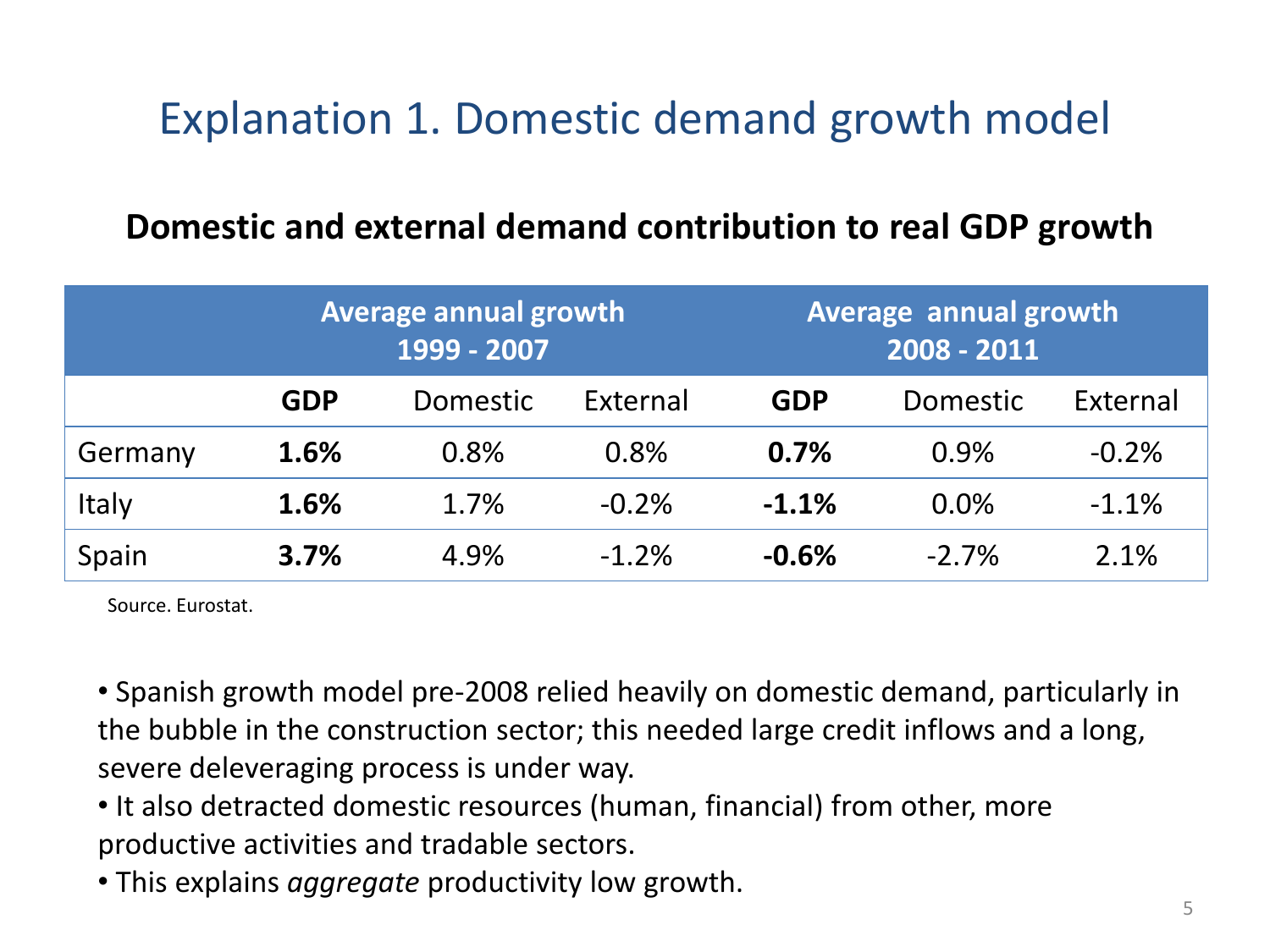### Explanation 2. Interaction of firm-size effects

- Does the poor aggregate performance result from widespread, micro inefficiencies?
- Data on firm heterogeneity and the distribution of firm size suggest it's not the case.

#### 52,6 **51,1** 65,1 **63,5** 79,2 **76,1** 86,2 **87,9**  $\Omega$ 20 40 60 80 100 10-19 20-49 50-249 >249 G4 Spain Percentage of exporting firms

**Export performance conditional on firm-size**

Source EFIGE (G4 : Germany, France, Italy, UK)





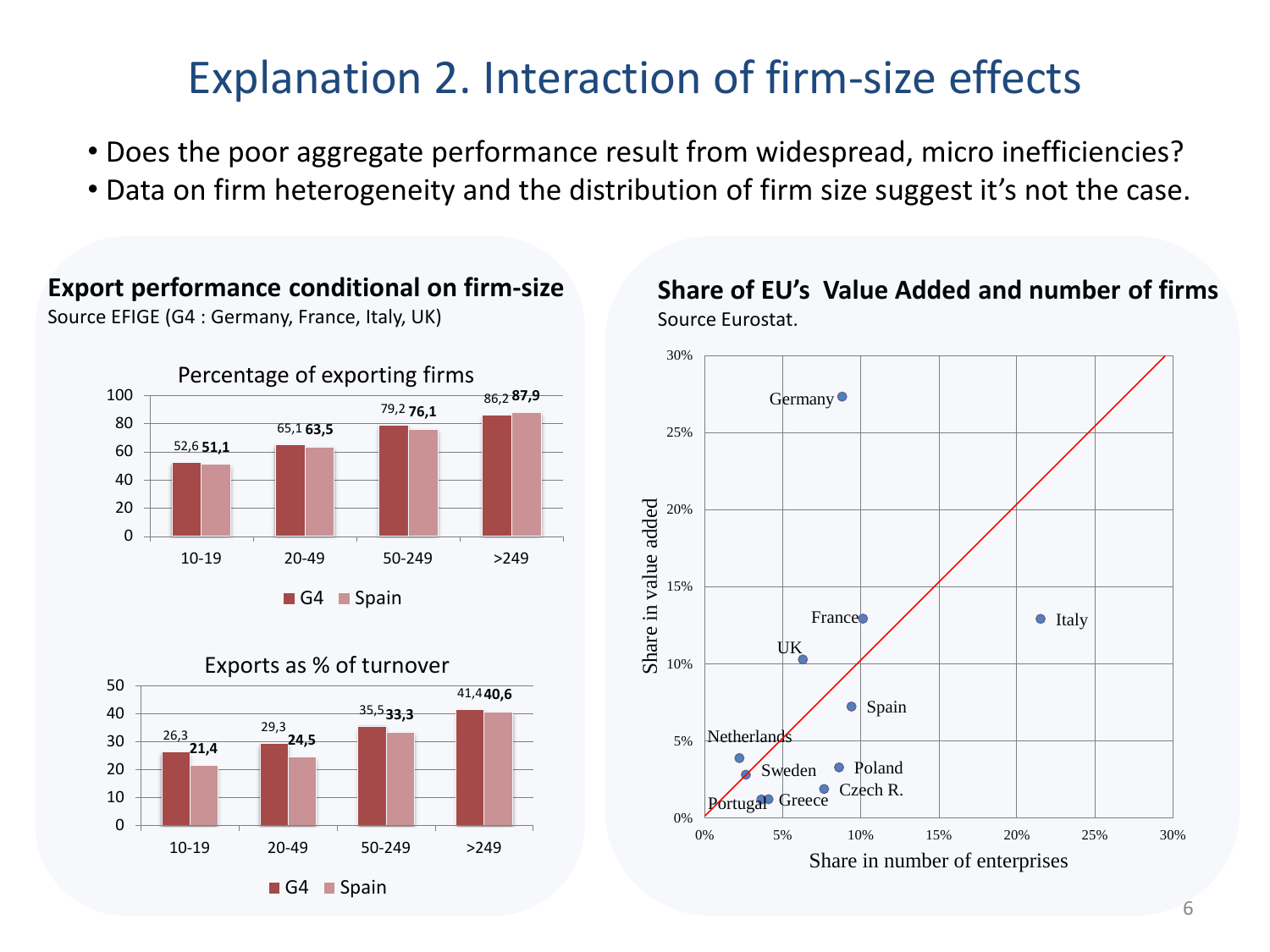## Explanation 3. Emerging-markets biased export growth

### **Exports of goods by destination, variation 1999 - 2011**



Source. Eurostat (Comext). Note. EuroArea\* excludes Germany and Spain.

• In geographical terms, Spain's export growth in Extra-UE27 markets is remarkable.

• In contrast, there is no evidence of major changes in the Spanish export specialization structure in *broad* terms.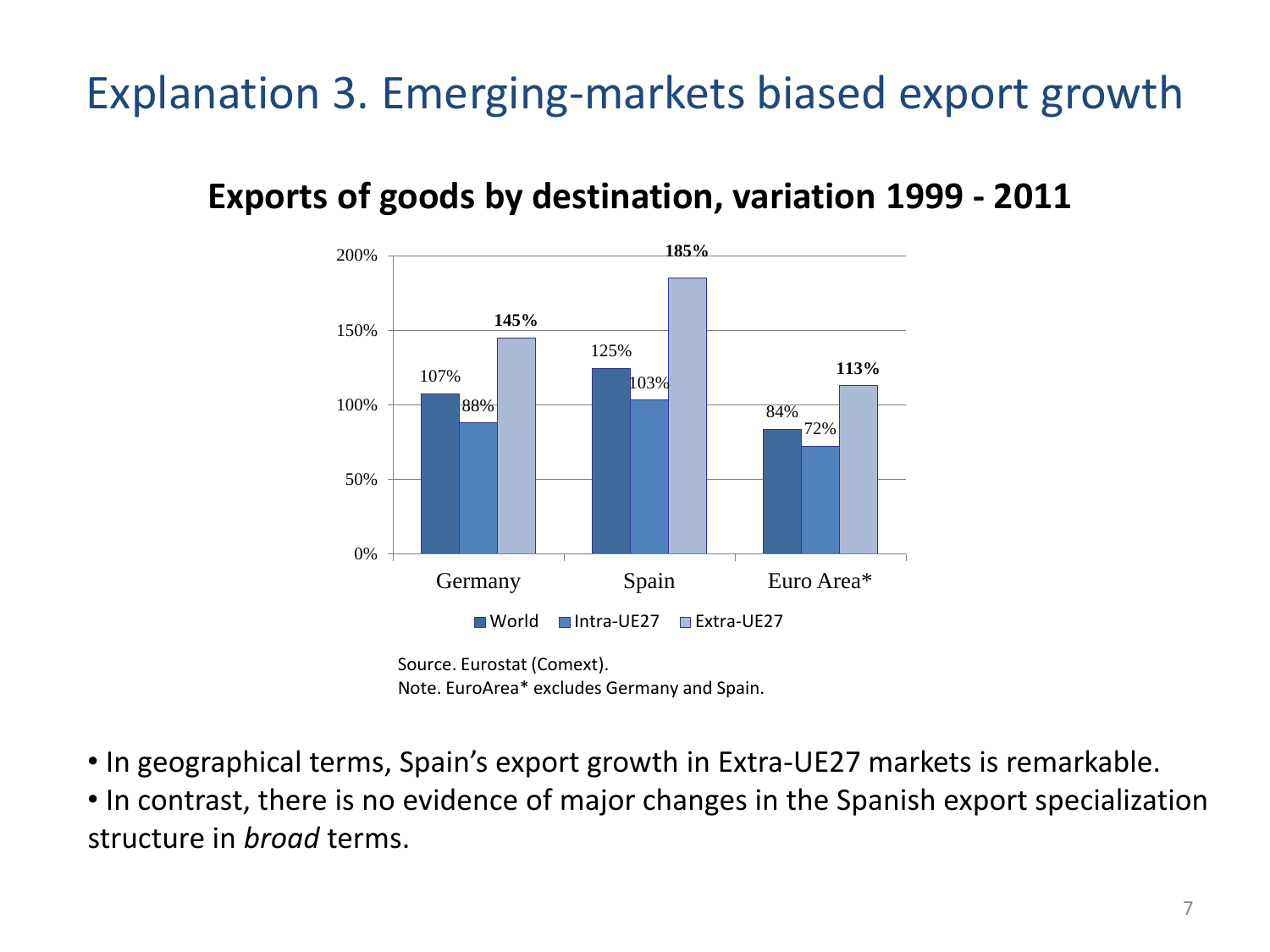## Explanation 4. Product quality upgrading

### **Average relative price (ARP) of Spanish exports**

**ARP of Spanish exports to the world wrt average competitors**



Source: Cuadras, Puig and Xifré (2009) based on UVR analysis on Comext.

**ARP of Spanish exports to the EA wrt selected individual competitors**



• At the disaggregate level (CN-8), preliminary analysis suggests quality upgrading of Spanish products with respect to certain EA competitors from 1999 to 2007.